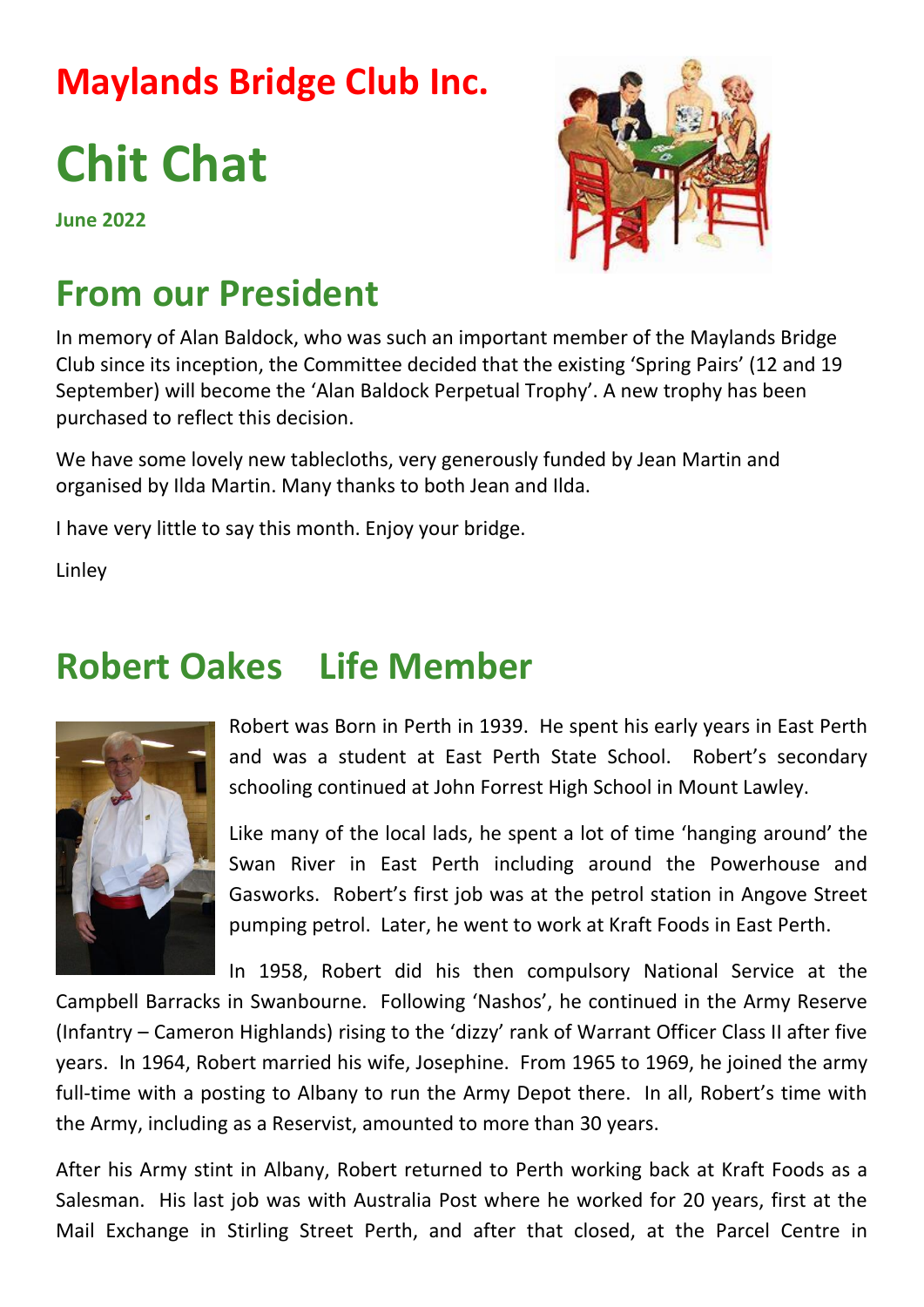Welshpool. The Oakes lived in Maylands until recently when he and wife moved to a retirement facility in Menora.

In his early adult years, Robert liked to go dancing at the various venues around Perth but gave dancing away, he claims, when he realised his wife's dancing skills were 'not up to his standard'. Robert played many sports as a young man including football ('but I was a bit skinny') and baseball – a sport in which he had a promising future 'that National Service killed'. During his four years in Albany, for a brief period, he played soccer filling in for a Polish-based team. Robert also played basketball for 20 plus years.

Robert took up Bridge after retirement. Whilst waiting in London for the commencement of a coach tour of parts of Britain, he noticed a guy wearing a 'Dockers' hat. He asked him 'what's with the hat', not realising that the 'guy' in question was Charlie Pears. After some 'small talk' each discovered the Perth connection. Charlie mentioned his love of Bridge and asked Robert if he would be interested in finding out more about the game.

Once back in Perth, Robert rang Charlie who invited him down to the Caledonian Avenue venue of the Maylands Bridge Club where he watched a few games of Bridge play. After returning from a trip to the US in around 2000, Robert decided to join the Club. He was a quick learner and we all know how successful Robert has been in competitive Bridge in the last 20 years or so.

Robert's first regular Bridge partner was Alan Baldock and together they won many trophies, both Club and Inter-club level. Other Bridge partners at Maylands include Pam Le Page. As we are all aware, Robert likes to keep the bidding simple with only a couple of basic cue bids.

For his service to the MBC, including Committee membership, employing his handyman skills in modifying and repairing our tables and other furniture, and organising social functions (including cooking) and facilitating other Club events, Robert was awarded Life membership in 2014.





**Robert with Fran Carter Nobert with Alan Baldock**